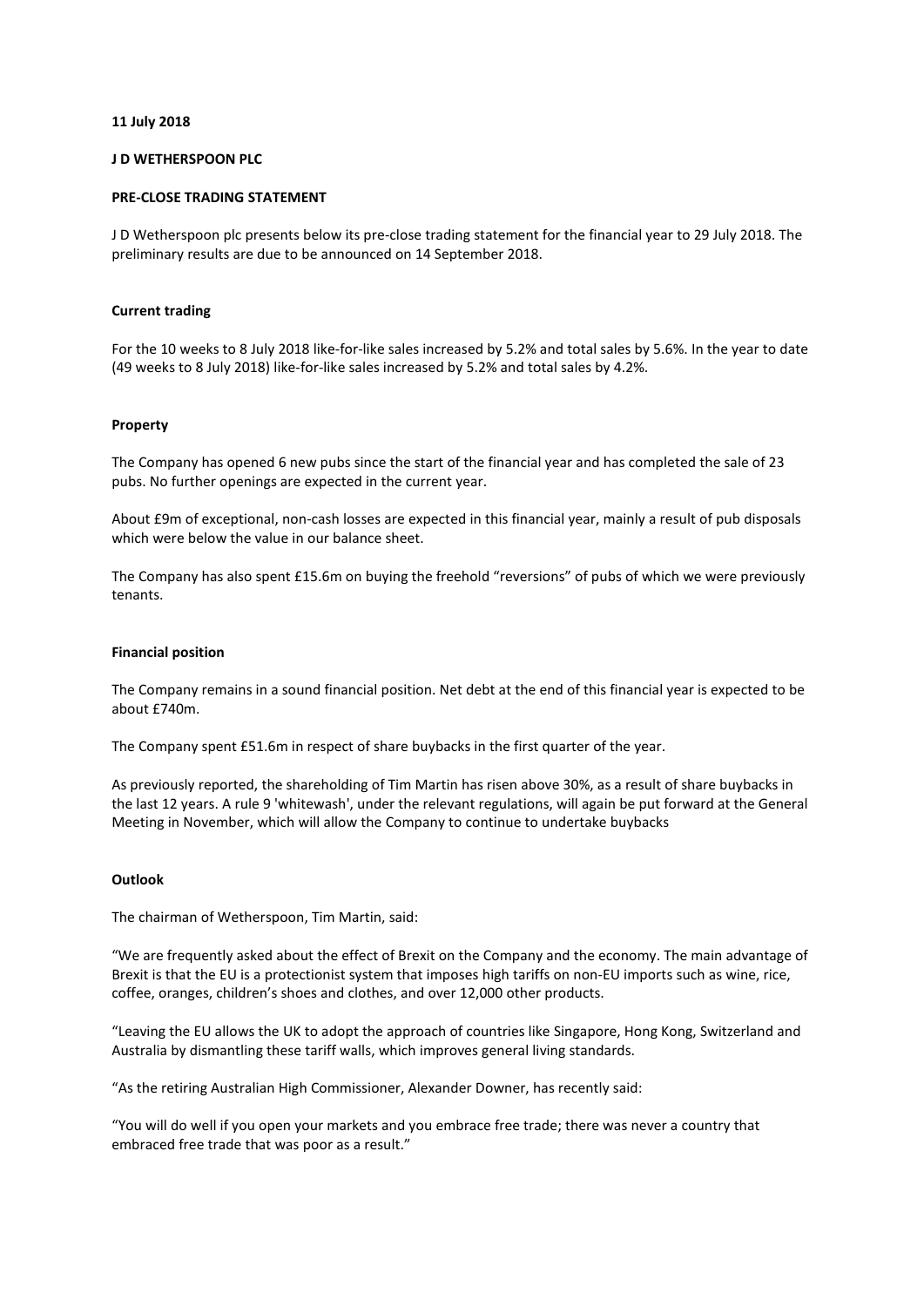"In this connection, Wetherspoon has started to review its product range and has exchanged French champagne for sparkling wine from the UK and Australia, and German wheat beer for UK and American alternatives. The new products are now available, at reduced prices, in our pubs.

"We plan further initiatives in this area in the coming months.

"Huge progress has been made in leaving the EU: the referendum has taken place; the manifestos of the main parties, respecting the result, were endorsed in the general election; Article 50 was triggered and the sensible decision was taken to allow legal EU migrants to stay post-Brexit.

"Unsurprisingly, the prime minister has run into difficulties by making the mistake of prioritising a "deal" with the unelected EU representatives, which they have little incentive to accommodate, rather than a sensible implementation of Brexit in areas under the control of parliament.

"99% of the benefits of leaving the EU, including the avoidance of vast financial contributions, the elimination of tariffs and the reacquisition of fishing rights, need no agreement from any third party. The prime minister can avoid most current problems by prioritising these areas.

"I enclose below (Appendix 1) an article I wrote for the Sun newspaper on this issue.

"We continue to anticipate a trading outcome for this financial year in line with our previous expectations."

"As in the current year, we anticipate considerable cost increases next year, in areas including business rates, the sugar tax, utility taxes and wages. In addition, as a result of an increase in our "swaps", our interest rates will rise by around £7m.

**Trading statement ends.**

#### **Article by Tim Martin in The Sun newspaper on 28 June 2018:**

#### **"WE HAVE A TERRIFIC CHANCE TO CHOOSE FREE TRADE AND A ROAD TO RICHES AFTER BREXIT**

"After the epic referendum battle and two years of trench warfare, the UK is approaching a fork in the road.

"The key issue for the country today is whether we adopt the free trade approach of hugely successful economies such as Singapore, Hong Kong, Switzerland, Australia and New Zealand, or whether we continue to shelter behind the EU's high-tariff barriers.

"Tariffs are taxes on imported goods, which keep prices in shops and pubs at artificially high levels.

"The EU masquerades as a free-trade system, but the reality is that it imposes tariffs on imports from the 93 per cent of the world that isn't a member of the bloc.

"Brussels' unelected chief Eurocrat Jean-Claude Juncker and his autocratic acolytes have the temerity to lecture Donald Trump on free trade.

"Yet the EU itself keeps prices high by imposing tariffs on more than 12,000 imported products, including rice, coffee, oranges, new world wine, and children's shoes and clothes.

"For example, every bottle of New Zealand wine bought in a UK pub or supermarket has been subject to a tariff, which is collected by the UK government and sent to Brussels.

"The best future policy for the UK is to follow our Singaporean friends and Antipodean cousins by getting out of the EU's protectionist customs union, and ending tariffs.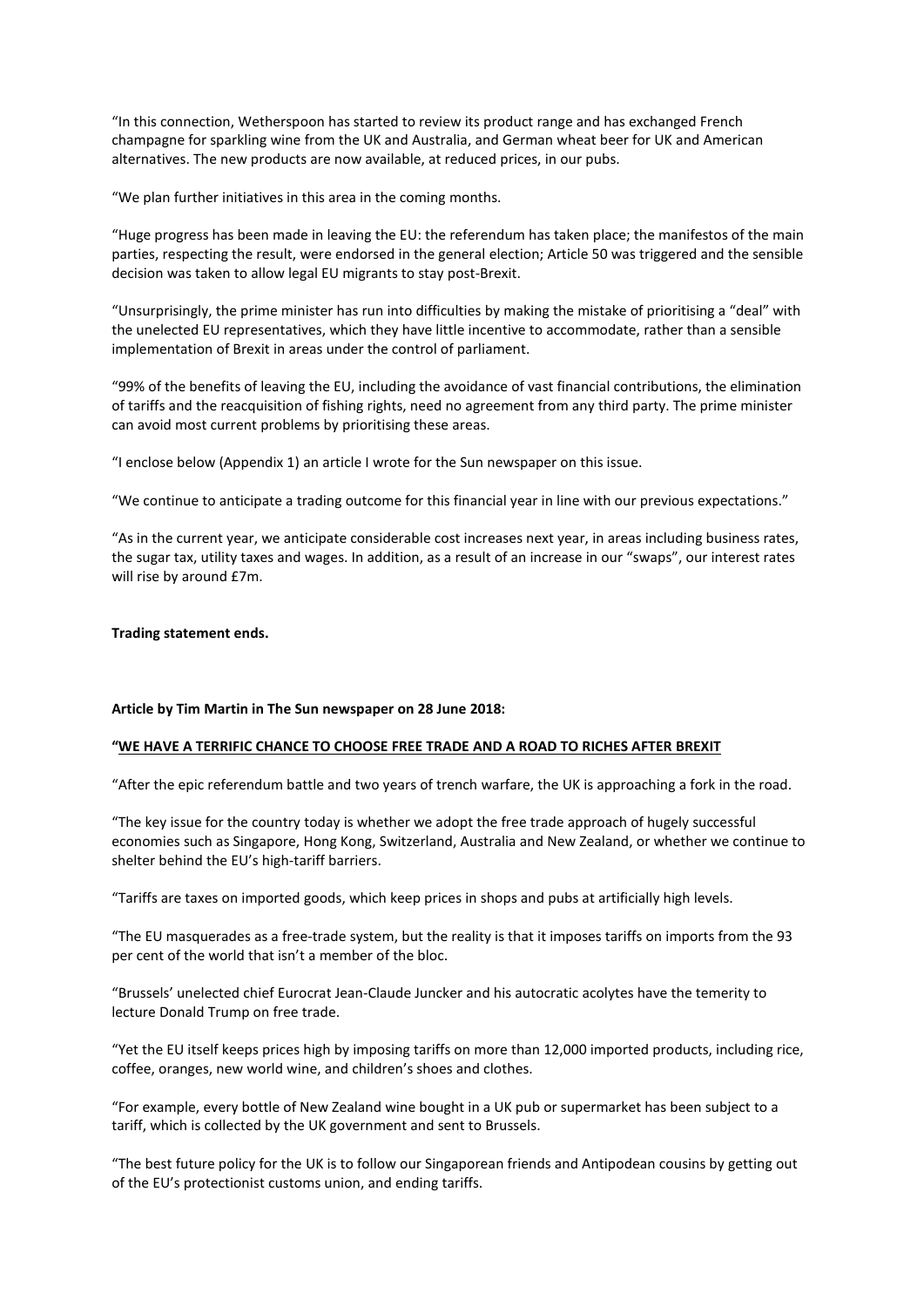"Free trade never made anyone poorer, as the Aussie High Commissioner recently said. And, indeed, free trade is what most people thought they were voting for in the 2016 referendum.

"Free trade, cunningly styled "no deal" by pro-Remain spin doctors, has always been the best option, but has become even more attractive, now that the intransigence and arrogance of EU negotiators has become clear.

"Fair play, Theresa May and David Davis — you gave the negotiations with the EU your best shot but it's now time to take the road to freedom.

"Carping critics say they could have done better, but the public instinctively knows that you've tried hard and that it takes two to tango.

"So, let's be bold and scrap all tariffs on Brexit day, March 29, 2019.

"It will immediately boost living standards, by reducing prices, and will be especially beneficial for the less welloff. Juncker will cry into his claret at the new, competitive UK.

"Even companies such as BMW and Airbus, which urged us to join the euro and asked their workers to vote Remain, will benefit.

"Their engines, and other components imported from the EU, would continue to be free of tariffs. However, components from outside the EU would also become tariff-free, which is not usually the case today. Not only that, but their workers would be better off too, which is a plus for any business.

"And instead of sending £39billion into Brussels' unaudited coffers, let's invest the money here.

"Dividing it equally among our 650 MPs would allow each one to spend £60million in their constituency, on local projects. If MPs don't like that suggestion, the £39billion could instead be used to reduce taxes or government debt. Our democratically elected Parliament can debate the best approach and decide.

"Most of us understand Chancellor Philip Hammond's dogged attempts to get public expenditure under control, after the trauma of the credit crunch.

"But, it must make sense to invest this money in the UK, rather than the EU.

"Finally, free of Juncker's shackles, we can regain control of our fishing waters, boosting the morale and income of our beleaguered coastal communities.

"No longer will 60 per cent of fish in UK waters be landed by EU boats.

"The public, too, has its role to play now. Project Fear, promoted by the CBI, the Financial Times and big businesses, has tried to frighten us with threats of gridlocked Channel ports and lorry parks across Kent when we leave the EU.

"Few believe them, but let's call their bluff. UK consumers and businesses should now start to favour and prefer non-EU and British products wherever possible, dramatically reducing pressure on those ports.

"Wetherspoon has started by swapping champagne for UK and Aussie sparkling wine, and German wheat beer for the English and Welsh equivalent.

"As a result of this tactic, the public is benefitting from equal or better quality and lower prices. And there are a large number of other EU products that can be replaced in all pubs and supermarkets in the next year or two.

"The public instinctively understands the benefits of world trade, so let's make buying non-EU a national goal for the next few years.